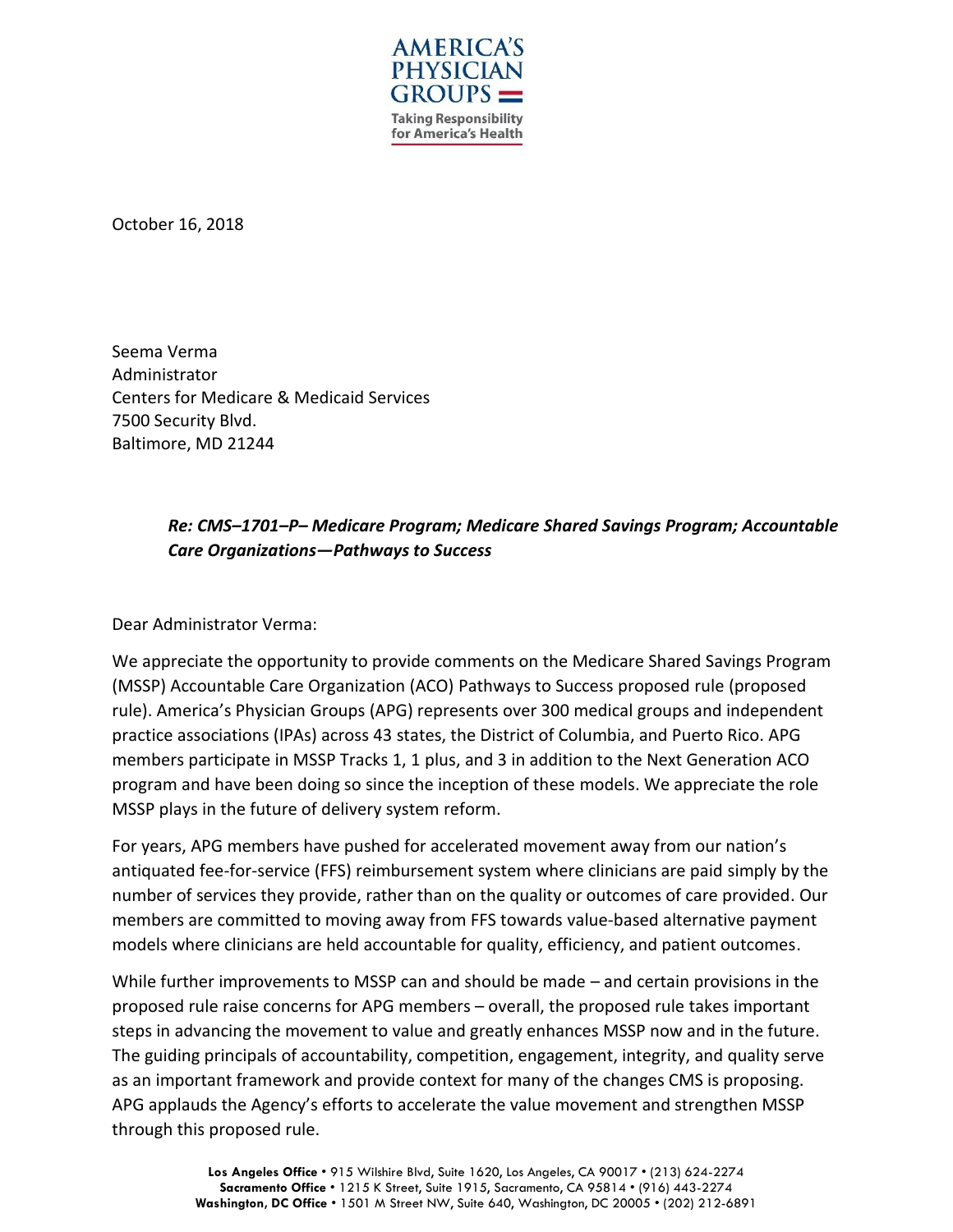Summary of APG's Recommendations

- APG supports CMS redesigning participation options to facilitate transition to performance-based risk and moving from 3-year to 5-year contact periods
- APG opposes the proposed significant reduction in shared savings opportunities in the Basic Track
- APG supports the ability for ACO to have the flexibility to modify the attribution methodology. However, we would recommend that it could only be exercised once during the contract term.
- APG supports requiring experienced, high revenue ACOs to move to risk at a more accelerated rate
- APG supports the concept of terminating ACOs whose continual performance is a drain on the taxpayer or a result of gaming unless it is outside the ACO's control
- APG supports the proposed FFS benefit enactments and waiver opportunities
- APG recommends that CMS facilitate a mechanism for ACOs to address socioeconomic variables through billing for the service or allow ACOs to receive the services as in-kind donations from community agencies
- APG recommends that the ACO program adopts BPCI-A like approach to the 3-day SNF waiver to avoid undue burden and standardize the process among the models**.**
- APG recommends that the risk adjustment benchmark be based upon a methodology similar to the Next Generation ACO program and the cap be increased to 6 percent
- APG supports the expansion of the telehealth waiver but recommends two adjustments relating to the start date and participation
- APG recommends that CMS convene a panel of experts to improve and strengthen the risk adjustment and benchmarking aspects of the program to align these elements among models
- APG strongly supports the movement away from regional only benchmarking to a more blended approach for the trend factor, however, the methodology should be modified in areas that have a low spending growth trend
- APG supports the proposal to allow for beneficiary incentives, however, we recommend that CMS modify it them to allow any of the ACO partners to furnish the incentive since they will share in the savings or losses
- APG supports opportunities for data sharing among any clinical partnerships used in collaboration with ACO providers, not only pharmacists
- APG supports the opportunity for beneficiaries to participate in voluntary alignment by selecting their primary care clinician, but we advocate for a more streamlined selection process
- APG supports the new "opt-in" concept and believe that it will lead to enhanced integration between the ACO entity and the beneficiary, thereby helping to decrease churn
- APG believes that ACOs should be able drop poor performing clinicians from their participant list throughout the year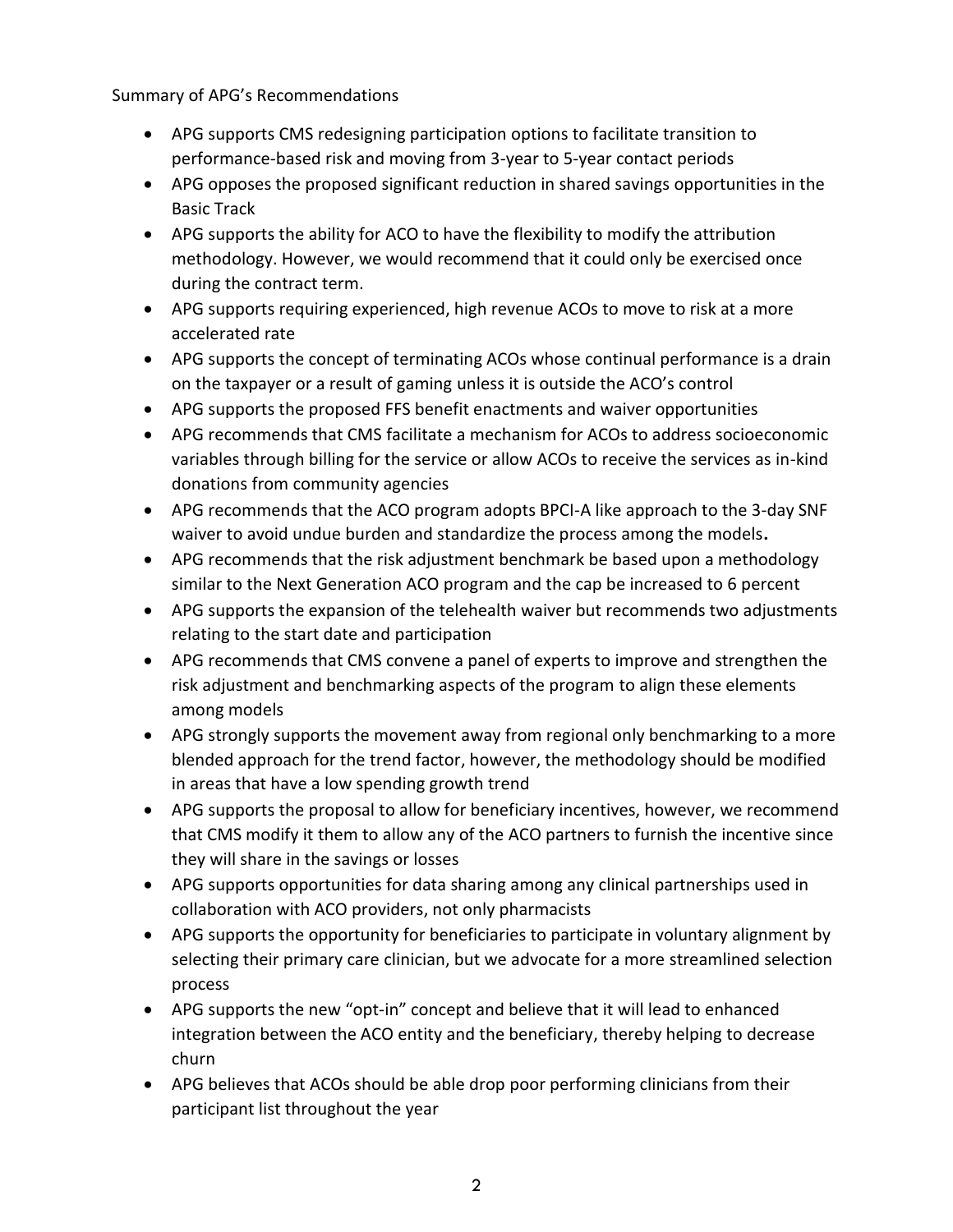- APG recommends that NPI participation be allowed rather than just participation at the TIN level
- APG urges the Agency to continue to work with stakeholders to reduce unnecessary quality measurements and develop additional quality metrics

Below we have provided detailed comments on the policies contained in the proposed rule.

#### **Redesigning Participation Options to Facilitate Transition to Performance Based Risk**

## Creating a BASIC Track with Glide Path to Performance-Based Risk

In order to create a new pathway to transition ACOs to performance-based risk, CMS is proposing to restructure the current MSSP program into two new tracks: (1) a BASIC track, offering a path from a one-sided model for eligible ACOs to progressively higher increments of risk and potential reward within a single agreement period, and (2) an ENHANCED track based on the existing Track 3 (two-sided model), for ACOs that take on the highest level of risk and potential reward. CMS will provide flexibility to allow ACOs that are ready to accelerate their move to higher risk within agreement periods and enable such ACOs to qualify as Advanced APM entities for purposes of the Quality Payment Program (QPP). This approach includes proposals for replacing the current 3 year agreement period structure with an agreement period of at least 5 years for improved program stability and certainty.

**APG supports this redesign, including the 5-year agreement period, as we believe it better incents the movement to risk and provides an automatic pathway to do so**. Of the 561 currently participating ACOs, 82 percent are in upside-only arrangements. CMS is taking necessary steps in this proposed rule to limit the time ACOs may spend in these upside-only arrangements by automatically advancing participants in the BASIC track to marginally higher levels of downside risk, ending in Level E which is equivalent to the current Track 1 plus model. We support Track 1 plus being included as a permanent part of the MSSP program.

APG has consistently asked CMS to provide a smoother and more gradual glide path along MSSP tracks towards increasing levels of risk, and we thank the Agency for addressing our concerns in this regard.

However, APG has *significant* concerns regarding the reduction to shared savings for participants in the BASIC track. **APG urges CMS to meaningfully increase shared savings percentages in the BASIC Track Levels A through D**. The current levels proposed are not sufficient to encourage new organizations to join the program. The costs and risks of forming and maintaining an ACO are significant; the rewards should be high enough to offset those deterrents. We recommend that shared savings remain at 50 percent beginning in level A and continuing through Level E. Such shared savings rates are necessary to ensure stability and sufficient participation in the program. APG remains concerned that a lower shavings rate will reduce participation among new and returning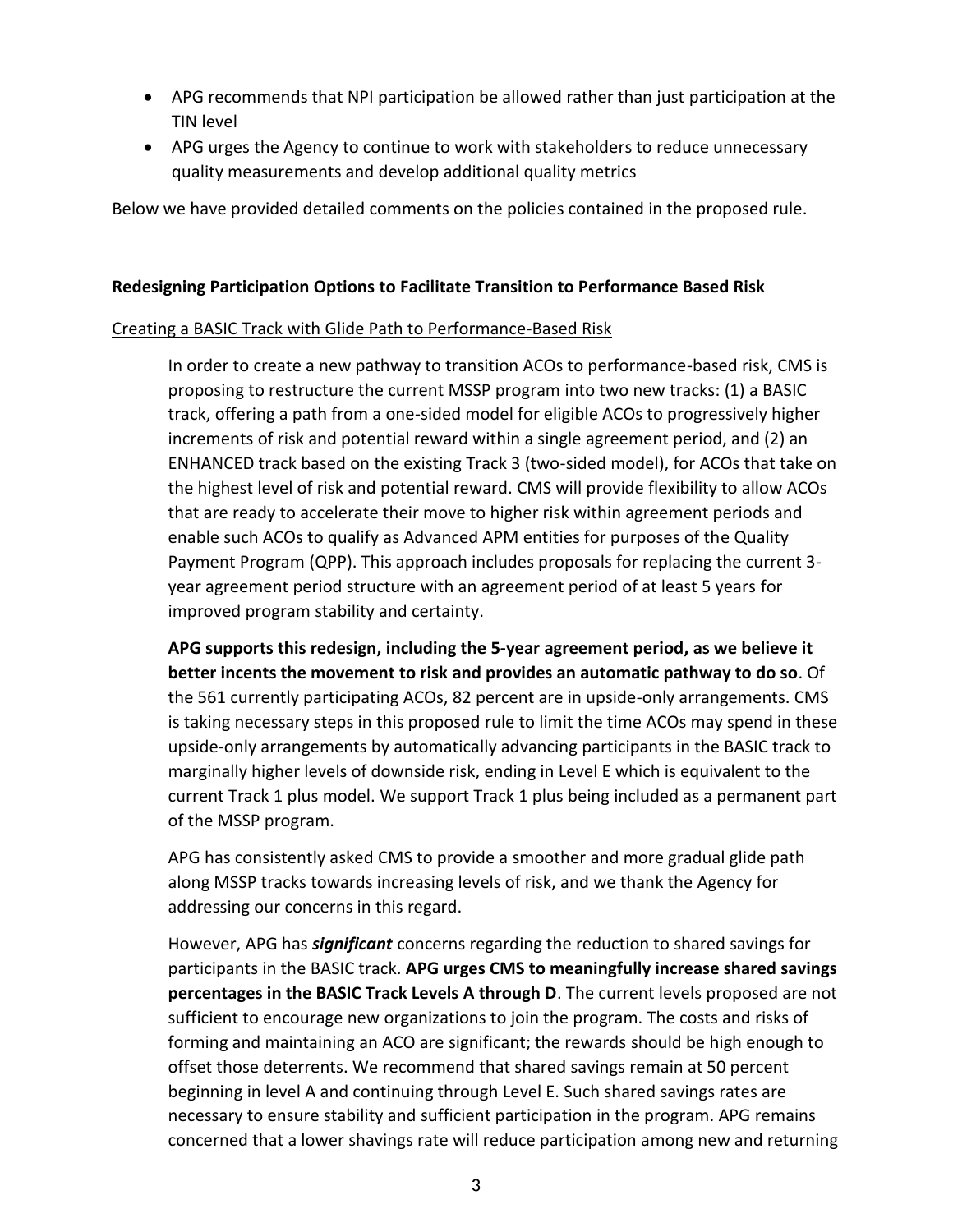ACOs and ultimately be a barrier to more physicians moving to value in traditional Medicare.

## Creating an ENHANCED Track

CMS proposed to retain the old MSSP Track 3, which they are renaming the ENHANCED track. The ENHANCED track allows sophisticated ACOs the opportunity to accept higher levels of potential risk and reward to further drive significant, systematic change in our nation's health care delivery system. Participants in the ENHANCED track would also contract for a 5-year agreement period.

**APG supports opportunities for physicians to participate in increasing levels of downside risk, including in the ENHANCED track of the MSSP**. Our members are excited about the opportunity to access up to 75 percent of shared savings. However, we note that the shared losses of between 40 – 75 percent (not to exceed 15 percent of their benchmark) are significant, thus, we note that timely sharing of data from CMS to these ACOs with be absolutely critical and key to their success.

## Length of Contract

**APG supports moving from 3-year to 5-year contracts**. Longer contract terms provide greater stability and predictability in the program and allow ACOs to develop longerterm strategies to achieve the program's goals and achieve sharing savings. The current 3-year contract terms were too short and created anxiety among ACOs regarding the constant need for significant systemic program decisions, deflected attention from care redesign activities, and stymied innovation on the clinical side.

#### Proposals for Permitting Annual Election of Beneficiary Assignment Methodology

CMS has proposed that the ACO can select on an annual basis either prospective or preliminary prospective with retrospective reconciliation attribution for their beneficiary assignment methodology. If an attribution methodology change is made, then CMS will reconfigure the benchmark for the remaining performance years in the contract.

**APG supports the ability for ACO to have the flexibility to modify the attribution methodology, however we would recommend that it could only be exercised once during the contract term**. This is to prevent ongoing gaming of the system by switching attribution model based upon financial arbitrage rather than focusing on care redesign.

#### Determining Participation Options Based on Medicare FFS Revenue and Prior Participation

CMS' results to date have shown that ACOs in two-sided models perform better over time than one-sided, low revenue ACOs (which are typically physician-led) and perform better than high revenue ACOs (which often include hospitals) and the longer ACOs are in the program the better they do at achieving the program goals of lowering growth in expenditures and improving quality. The Agency cites specific data that indicates in performance year 2016, about 68 percent of Shared Savings Program ACOs in two-sided models (15 of 22 ACOs) shared savings compared to 29 percent of Track 1 ACOs; 41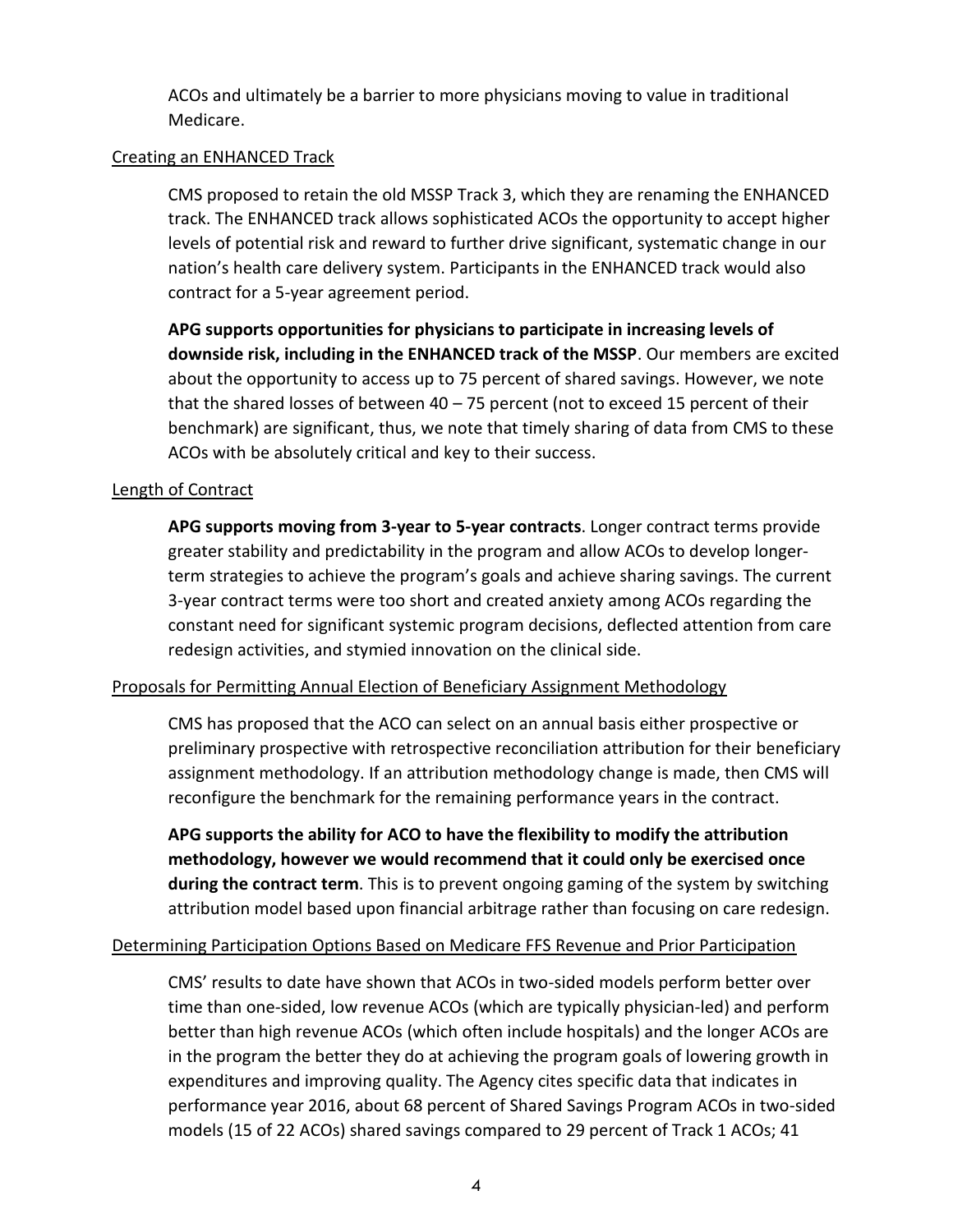percent of low revenue ACOs shared savings compared to 23 percent of high revenue ACOs; and 42 percent of April and July 2012 starters shared savings, compared to 36 percent of 2013 and 2014 starters, 26 percent of 2015 starters, and 18 percent of 2016 starters.

CMS is proposing to allow ACOs to advance through the BASIC track and ENHANCED tracks based on their level of experience in MSSP and their type – namely high revenue or low revenue in Parts A and B FFS. CMS states that high revenue ACOs, which generally include hospitals, are more capable of controlling the total expenditures of assigned beneficiaries yet perform poorer than low revenue ACOs, which are typically physician led.

**Based on this data, APG supports requiring experienced, high revenue ACOs to move to risk at a more accelerated rate**. However, we caution CMS to not punish early adopters and first movers. The Track 1 plus ACO program began this year. The first ACOs eligible for Track 1 plus in 2018 included some ACO in Track 1 that opted to enter Track 1 plus in their last contract year. These ACO were in the 2016 cohort and could have remained in Track 1 for 2018. These groups took the initiative to take on risk sooner than mandated and should not be penalized for being early adopters. Under the proposed rule, these groups would be considered experienced and be required to enter the ENHANCED Track with only one year of downside risk experience. APG recommends that these groups be allowed to enter the new program at BASIC Level E.

Further, while APG certainly supports accelerating movement to risk as we know that two-sided risk models better align incentives high-quality, lower cost care, we are open to allowing high performing ACOs additional flexibility when entering and moving though MSSP tracks and levels. Those that are historically low performers should be required to either quickly demonstrate success or be terminated from the program.

#### ACO Involuntary Termination

CMS is proposing that if an ACO is determined to be outside the "negative corridor" then they have the right to require a corrective action plan for the first year followed by a termination from the program during the second year.

**APG supports the concept of terminating ACOs whose continual performance is a drain on the taxpayer or a result of gaming**. However, we want to ensure that such a termination was is not for reasons outside of the ACO's control such as an overlapping CMMI model that is negatively impacting the ACO financially. **APG recommends that CMS develop an appeal process in order for the ACO to articulate if the reason for termination was due to extenuating circumstances**. The ACO should not be held to the consequences of unexpected financial loss.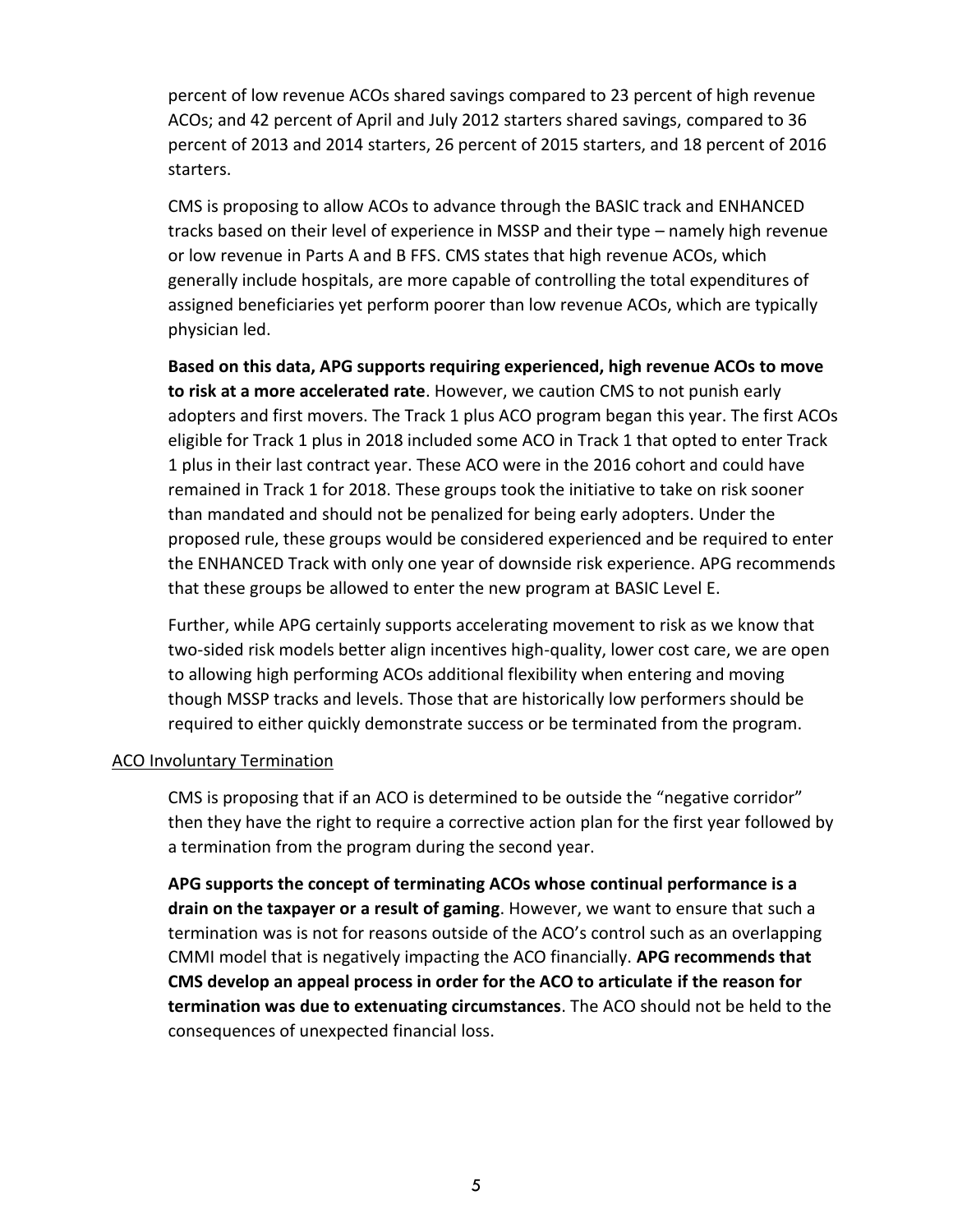#### **Fee-for-Service Benefit Enhancements**

#### SNF 3-Day Rule Waiver

In the current regulations, the SNF 3-day waiver is only utilized in Tracks 1 plus and 3 where prospective attribution is employed. CMS is proposing that effective July 1, 2019, all ACOs under a two-sided risk track (that would include all except Level A and B in the BASIC track) would receive approval to utilize the SNF 3-day waiver. CMS notes that once the beneficiary is prospectively assigned to the ACO, the 3-day waiver can be used even if the beneficiary is eliminated from the attribution list in subsequent quarters. APG welcomes this change in policy, however, we maintain that the waiver continues to be underutilized due to other reasons which must be modified. These include program requirements like a signed contract between ACO and each SNF.

In order to utilize the SNF waiver, two steps must occur: (1) a contract must be signed between the SNF affiliate and (2) the ACO must confirm that the SNF has maintained a 3 Star rating or above.

The newly launched Bundled Payments for Care Improvement Advanced (BPCI-A) has streamlined the waiver process through an online XLS file that CMS maintains to verify which SNFs are eligible and the ability to easily communicate to CMS that the BPCI-A participant will be utilizing the waiver in care redesign. **APG recommends that the ACO program adopts BPCI-A approach to avoid undue burden and standardize the process among the models.** 

#### Telehealth Services

CMS is proposing (under the direction of the Bipartisan Budget Act (BBA) of 2018, Public Law No: 115-123') that in 2020, ACOs under a two-sided risk track and utilizing prospective attribution (not preliminary prospective) be allowed to employ telehealth waivers with the patient's home as the originating site. **APG supports the expansion of the waiver but recommends two adjustments**. First, CMS should allow for a July 1, 2019, start date to avoid confusion with the SNF 3-day waiver. Second, allow preliminary prospective models to participate. We understand that the latter is based upon an interpretation of the BBA, however, since CMS is proposing to allow attribution models to change on a yearly basis from prospective to preliminary prospective with a retrospective reconciliation, it doesn't make sense from a care delivery system to not include the preliminary prospective model. For example, an ACO may be using telehealth for a beneficiary in December but once that ACO switches to preliminary prospective in January, they are unable to provide the same service.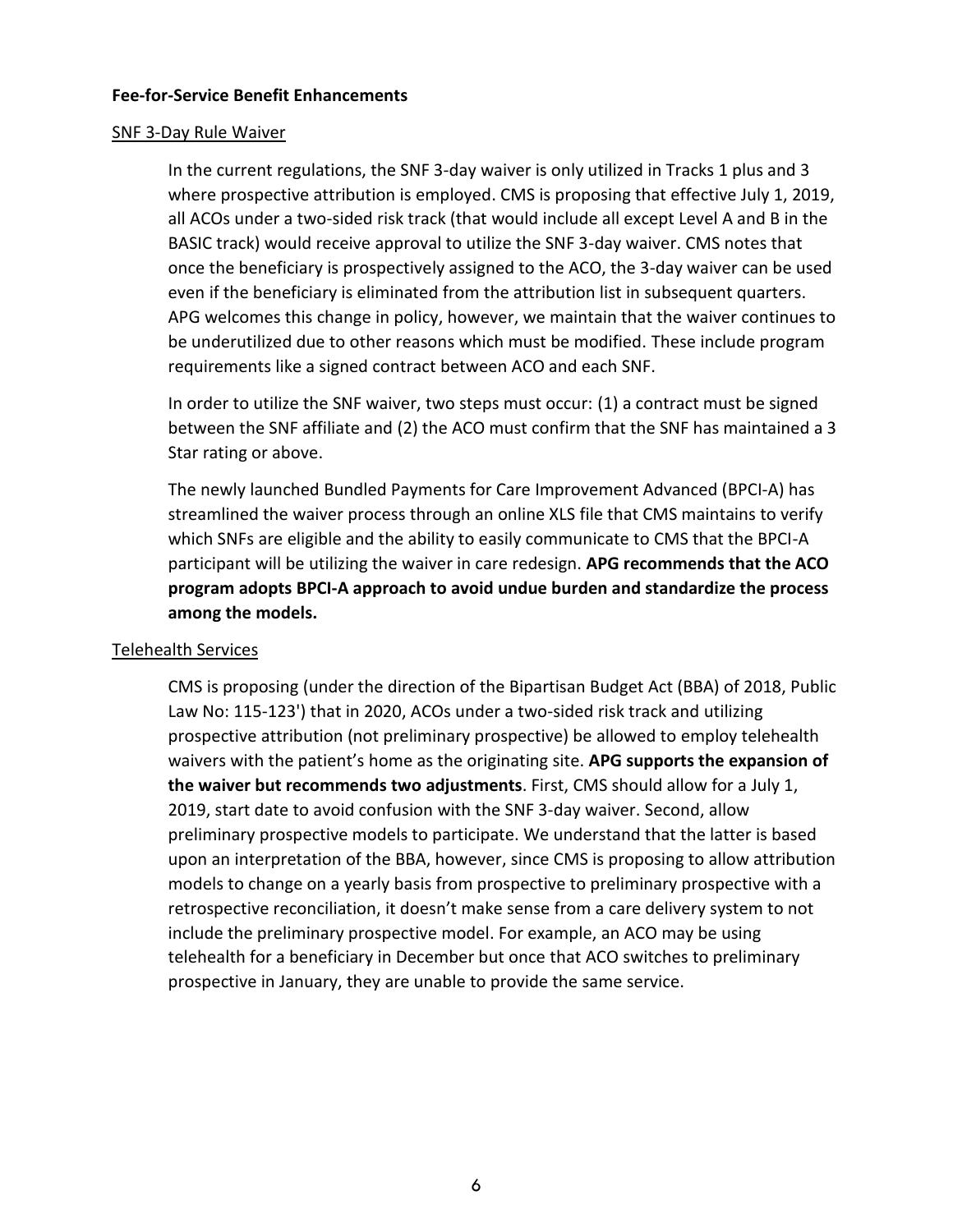## **Provisions of the Bipartisan Budget Act for Telehealth in the Shared Savings Program, Beneficiary Incentives**

#### Beneficiary Incentive Programs

CMS is proposing to allow any ACO in a downside risk model to provide an incentive payment – no more than 20 dollars annually per service – to any beneficiary completing a specific primary care service (e.g. an Annual Wellness Visit). The benefit must be furnished by exclusively the ACO and not by any of the ACO partners including a hospital or acute care facility.

**APG supports the proposal to allow for beneficiary incentives, however, we recommend that CMS modify it to allow any of the ACO partners to furnish the incentive since they will share in the savings or losses**. We do support the prohibition in accepting any financial support for the beneficiary incentives from pharmaceutical or medical device companies.

Since CMS has lifted the uniformity standard for the Medicare Advantage (MA) plans to allow medical and nonmedical services to be provided to targeted populations, it has become clear that the usage of nontraditional services such as transportation and food delivery are essential to achieve high quality and low-cost goals. **APG recommends that CMS facilitate a mechanism for ACOs to be afforded the same opportunity to address socioeconomic variables through billing for the service as an additional benefit or allow ACOs to receive the services as in-kind donations from community agencies.**

#### Coordination of Pharmacy Care for ACO Beneficiaries

CMS has suggested that pharmacists and ACO providers can work more collaboratively through data sharing. **APG supports opportunities for data sharing among not only pharmacists but any clinical partnerships used in collaboration with ACO providers**.

#### **Empowering Beneficiary Choice**

#### Voluntary Alignment

The frequency of beneficiary churn among ACOs has negatively impacted the ability of ACOs to generate savings and implement long term health impact. CMS previously assigned beneficiaries to the ACOs based upon model selected (Track 1 plus had prospective while Track 2 had preliminary prospective with final retrospective assignment) using a claim tier model in which primary care providers in the first tier. This model left beneficiary choice out of the selection.

In 2018, CMS began to allow beneficiaries to voluntarily select a primary care provider which was a welcome addition. However, using the current Medicare.gov website to identify the provider has proved burdensome and confusing to the beneficiary. We believe that streamlining the process through a smart phone application, via a phone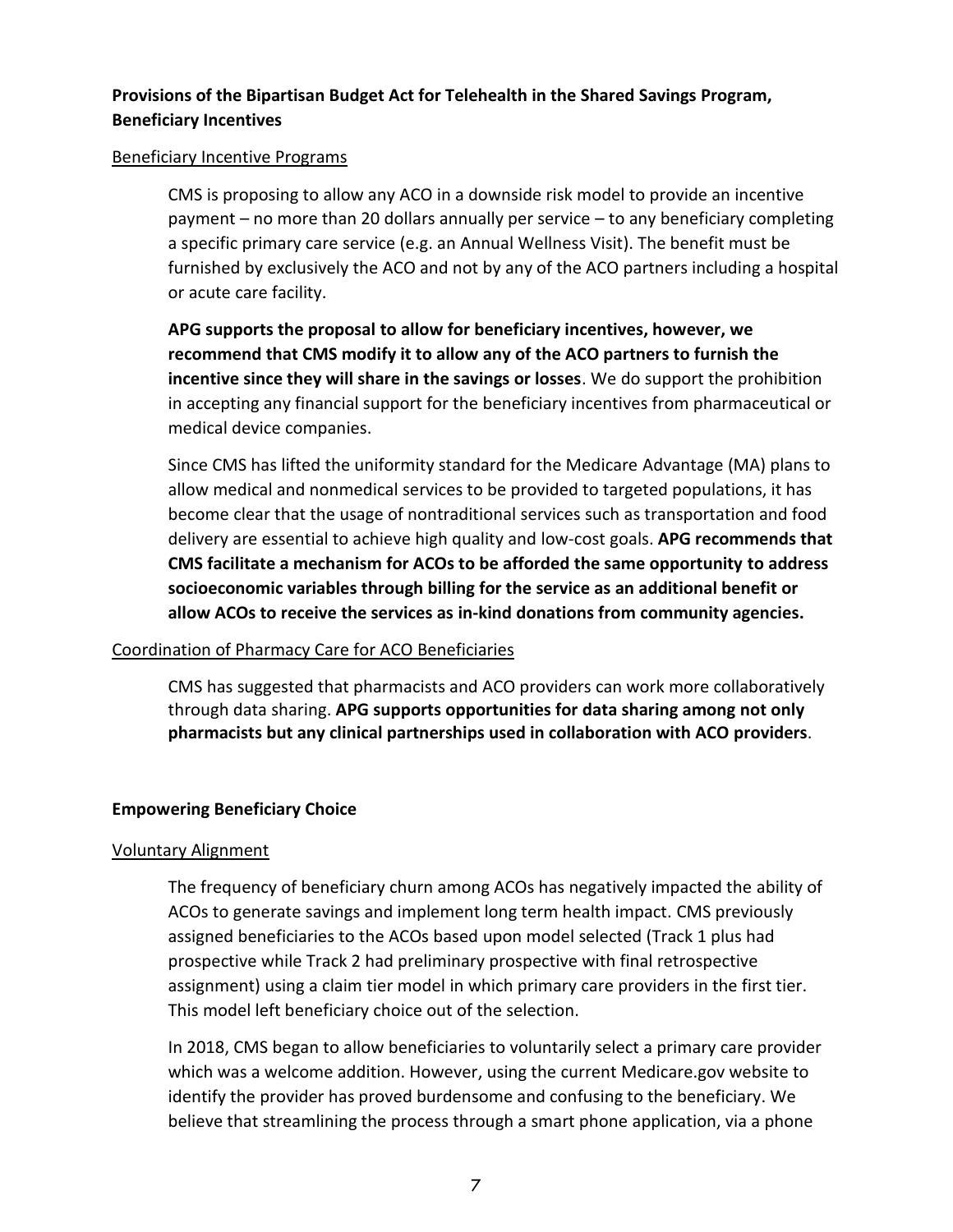call, or through the other modifications in eMedicare.gov would lead to greater adoption.

**APG supports the opportunity for beneficiaries to participate in voluntary alignment by selecting their primary care clinician, but we advocate for a more streamlined selection process**.

#### Opt-in

CMS is proposing to include a new "opt-in" methodology that allows the beneficiary to proactively select an ACO. This would facilitate the recognition of the value of the ACO as an entity. **APG supports this new concept and believes that it would begin to lead to an enhanced integration between the ACO and the beneficiary**. Currently, most beneficiaries are unaware of the presence of an ACO and even if they are a part of one. With the advent of an "opt in" assignment, ACOs can now begin marketing the ACO as an entity which could include quality statistics. This is similar to a selection of a network that employees enroll into on a yearly basis thus, would be familiar.

#### Participant List

In the current program, CMS requires the participant list to be at the TIN level and an ACO cannot add or drop throughout the year. However, if a TIN has poor quality, a group may terminate them from the ACO but then that TIN still remains on the participant list for the entire year. This greatly impacts ACO quality and also allows the poor performing TIN to have access to the five percent incentive bonus if the ACO is an Advanced APM. **APG believes that ACOs should be able drop poor performers from the participant list throughout the year. APG also recommends that ACOs be allowed to enter NPIs rather than just TINs on their participant list**. This would allow ACOs to select NPIs that are able to demonstrate high quality and efficient practice patterns thereby enhancing the ACOs performance.

Additionally, as the Qualifying APM Participant (QP) threshold increases, many ACOs participants are considering reconfiguring TINs into two separate groups for specialists and primary care providers in order to qualify as QP in the Advanced APM. Allowing NPI designation on the participant list would alleviate the additional burden of developing two TINs for multispeciality groups.

#### **Benchmarking Methodology Refinements**

#### Risk Adjustment

CMS is proposing to allow risk adjustment to both newly and continuously assigned beneficiaries per enrollment type – a modification from the current policy of an adjustment to only newly assigned. APG supports this change but believes that capping it at 3 percent is insufficient. **APG recommends that the cap is reconsidered and raised to at least 6 percent.** Additionally, the implementation of the cap based upon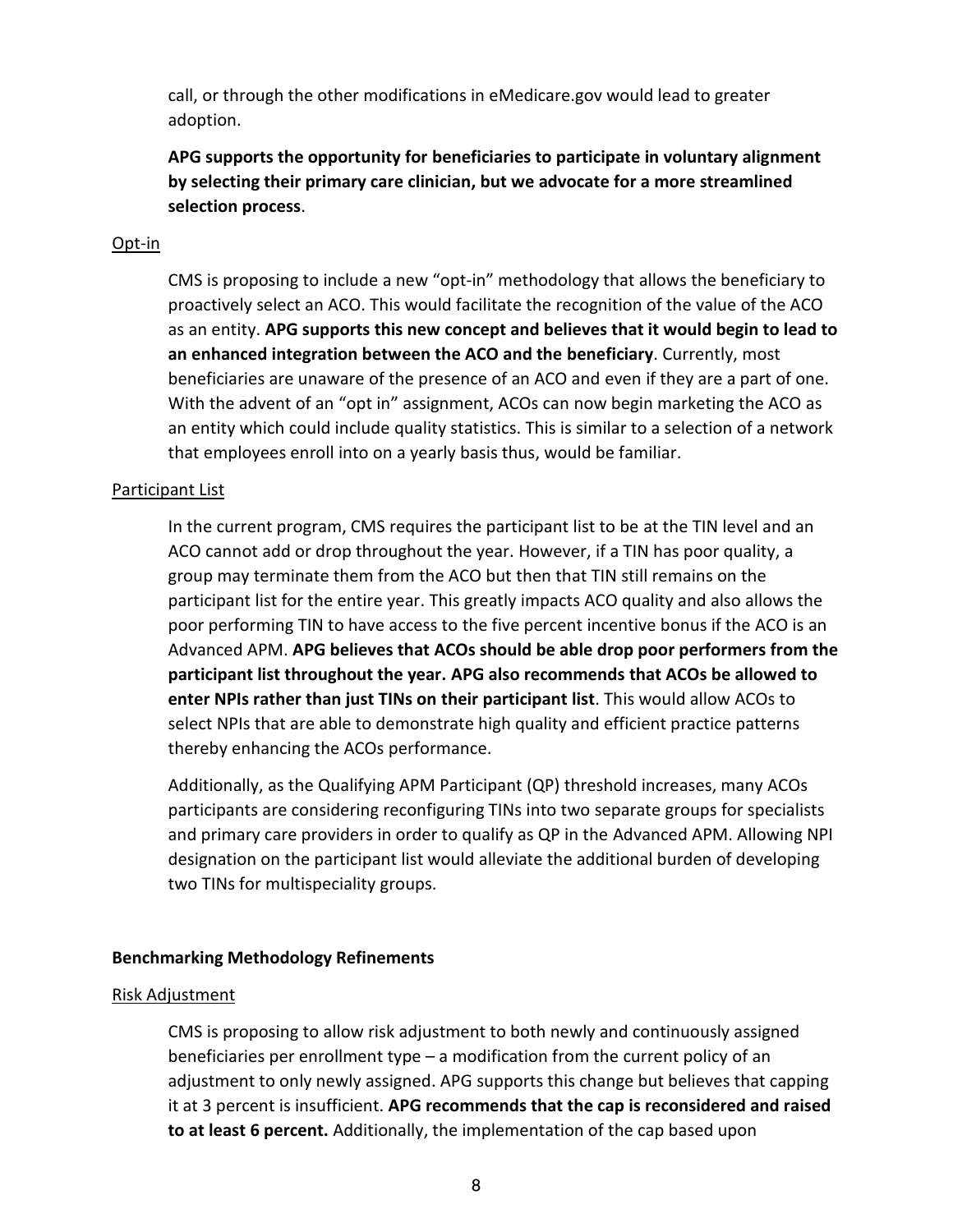benchmark 3 and performance year will lead to a larger percentage of participants exceeding the cap as the contract years go by. **APG recommends that the risk adjustment benchmark should be based upon a rolling methodology similar to the Next Generation ACO program**.

The change in adding regional benchmarking to the first agreement period is very beneficial for efficient providers that continue to struggle to beat historical benchmarks. **APG supports this modification but we believe that capping the regional portion at 50 percent is unnecessary and should remain at 70 percent to continue to support efficient providers**.

APG recommends that CMS convene a panel of experts to improve and strengthen the risk adjustment and benchmarking aspects of the program due to the inconsistency of the methodology between ACO models, MA, and other APM models including bundles.

#### Trend factors

CMS is proposing to move from a regional-only trend factor to a blend of regional and national. **APG strongly supports the movement away from regional only to a more blended approach, however, benchmark methodology should be modified in areas that have a low spending growth trend**.

The current proposed rule penalizes organizations with historically low spending growth by holding them to a higher standard than those who are in high spending growth areas. We propose that organizations that are 1) in regions with growth trends below the national average, and 2) have historical spending at or below 85 percent of the national average receive an additional three percent increase to their trend factor. This change to the benchmark would encourage organizations in California and other efficient areas to transition to a risk based APM instead of continued MIPS participation.

We understand that though the selection of risk adjustment and benchmarking methodology is crucial in the long-term sustainability of the program, CMS must balance the needs of the high/low cost and efficient areas.

**APG recommends that CMS convene a panel of experts on an annual basis to improve and strengthen the risk adjustment and other benchmarking aspects of the program by exploring additional methods to adjust for variables outside the control of the ACO**.

#### **Program Data and Quality Measures**

#### Meaningful Measures Initiative.

CMS, through the Meaningful Measures initiative, has committed to advancing measures that minimize burden on clinicians, improve outcomes for patients, and drive high-quality care. CMS is proposing eliminate quality measure 11 which assesses the ACO's level of adoption of Certified Electronic Health Record Technology (CEHRT) and rely on attestation. APG supports this; attestation is utilized and in other models